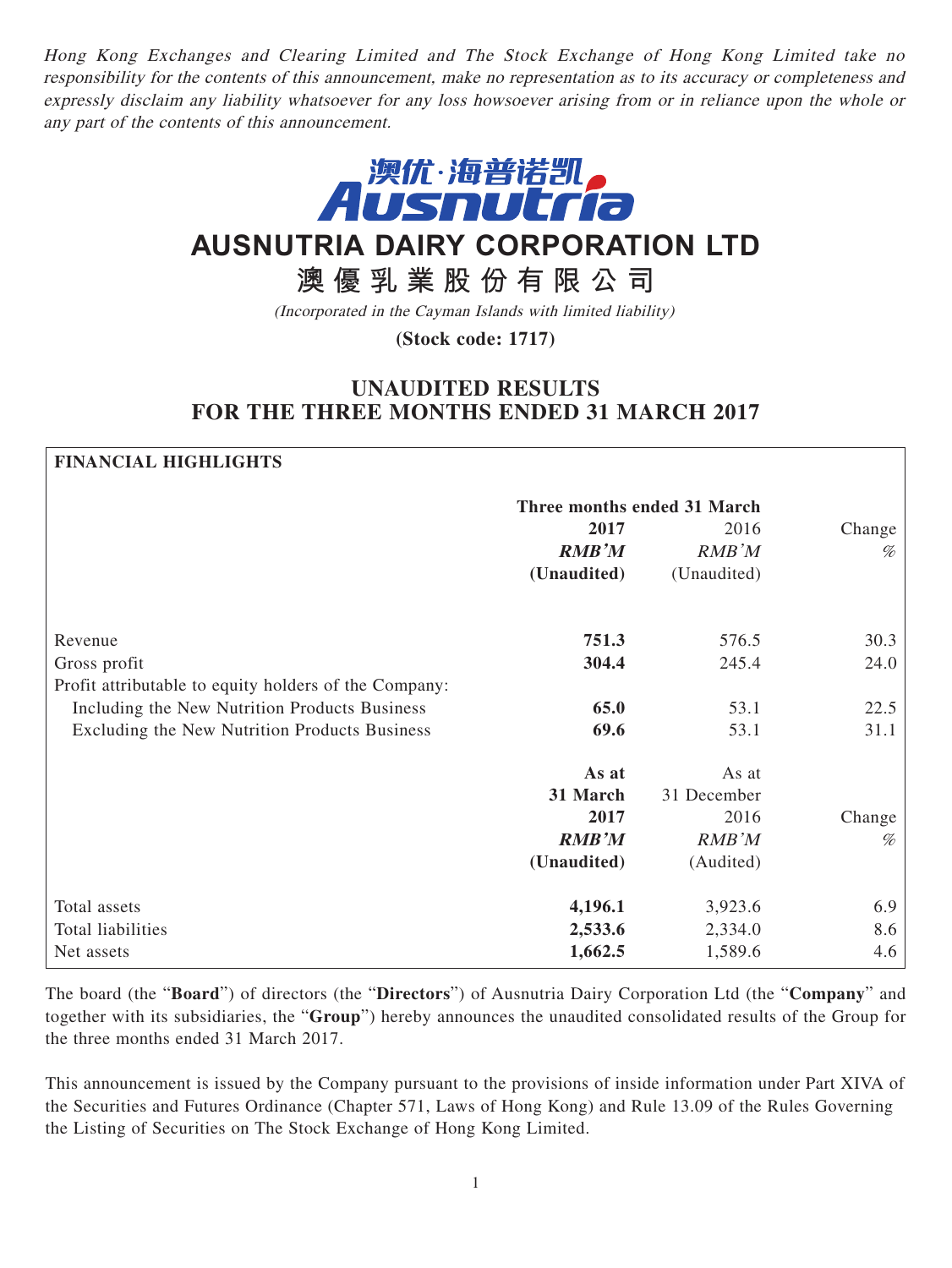## **UNAUDITED CONDENSED CONSOLIDATED STATEMENT OF PROFIT OR LOSS**

For the three months ended 31 March 2017

|                                   |                | Three months<br>ended 31 March |  |
|-----------------------------------|----------------|--------------------------------|--|
|                                   | 2017           | 2016                           |  |
|                                   | <b>RMB'000</b> | <b>RMB'000</b>                 |  |
|                                   | (Unaudited)    | (Unaudited)                    |  |
| <b>REVENUE</b>                    | 751,321        | 576,485                        |  |
| Cost of sales                     | (446, 894)     | (331, 036)                     |  |
| Gross profit                      | 304,427        | 245,449                        |  |
| Other income and gains            | 11,584         | 12,730                         |  |
| Selling and distribution expenses | (168, 177)     | (133, 775)                     |  |
| Administrative expenses           | (60, 984)      | (36, 425)                      |  |
| Other expenses                    | (2, 411)       | (7,206)                        |  |
| Finance costs                     | (5,998)        | (5,342)                        |  |
| Share of profits of associates    | 4,436          |                                |  |
| Profit before tax                 | 82,877         | 75,431                         |  |
| Income tax expense                | (13, 470)      | (17,679)                       |  |
| PROFIT FOR THE PERIOD             | 69,407         | 57,752                         |  |
| Attributable to:                  |                |                                |  |
| Owners of the parent              | 64,991         | 53,050                         |  |
| Non-controlling interests         | 4,416          | 4,702                          |  |
|                                   | 69,407         | 57,752                         |  |

The Group's unaudited consolidated results for the three months ended 31 March 2017 have been prepared in accordance with the accounting policies adopted by the Group as disclosed in the Company's last annual report for the year ended 31 December 2016.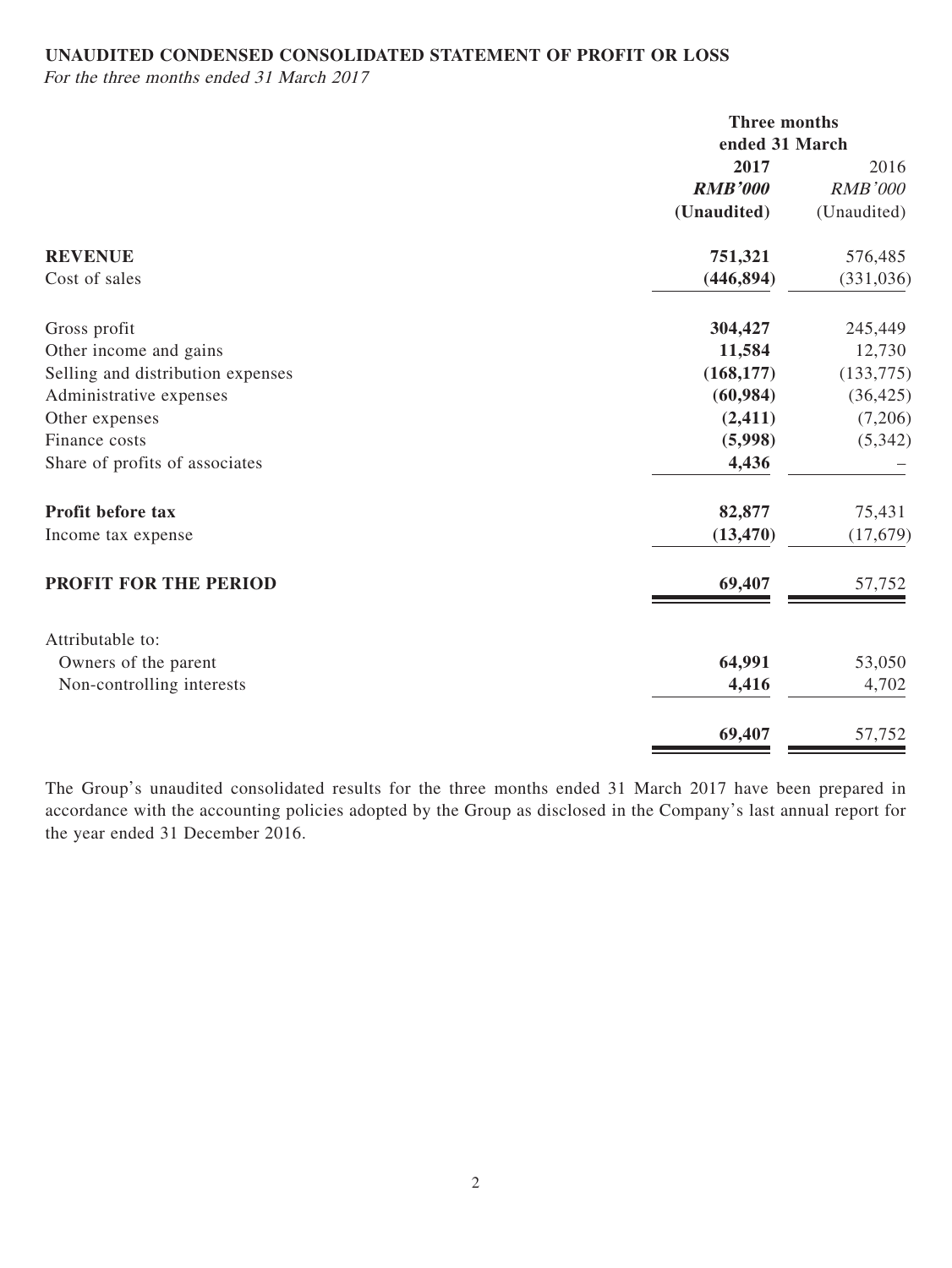## **MANAGEMENT DISCUSSION AND ANALYSIS**

### **Revenue**

For the three months ended 31 March 2017, the Group recorded revenue of RMB751.3 million, representing an increase of RMB174.8 million or 30.3%, from RMB576.5 million when compared with the corresponding period in 2016.

An analysis of revenue is as follows:

| Three months ended 31 March |             |                                  |
|-----------------------------|-------------|----------------------------------|
| 2017                        | 2016        | Change                           |
| <b>RMB'M</b>                | RMB'M       | $\%$                             |
| (Unaudited)                 | (Unaudited) |                                  |
|                             |             |                                  |
| 220.6                       | 127.7       | 72.7                             |
| 40.1                        | 28.3        | 41.7                             |
| 260.7                       | 156.0       | 67.1                             |
| 256.9                       | 203.7       | 26.1                             |
| 517.6                       | 359.7       | 43.9                             |
| 17.5                        |             | N/A                              |
| 216.2                       | 216.8       | $\overbrace{\phantom{12322111}}$ |
| 751.3                       | 576.5       | 30.3                             |
|                             |             |                                  |

\* New business commenced in the fourth quarter of 2016 (the "**New Nutrition Products Business**").

### **Profit Attributable to Equity Holders of the Company**

The Group's profit attributable to equity holders of the Company for the three months ended 31 March 2017 amounted to RMB65.0 million, representing an increase of RMB11.9 million or 22.5%, when compared with the corresponding period of RMB53.1 million in 2016.

Excluding the impact of the New Nutrition Products Business, which commenced in the fourth quarter of 2016 and still at its start-up stage with an operating loss of RMB4.6 million, the Group's profit attributable to equity holders of the Company for the three months ended 31 March 2017 amounted to RMB69.6 million, representing an increase of RMB16.5 million or 31.1%, when compared with the corresponding period in 2016.